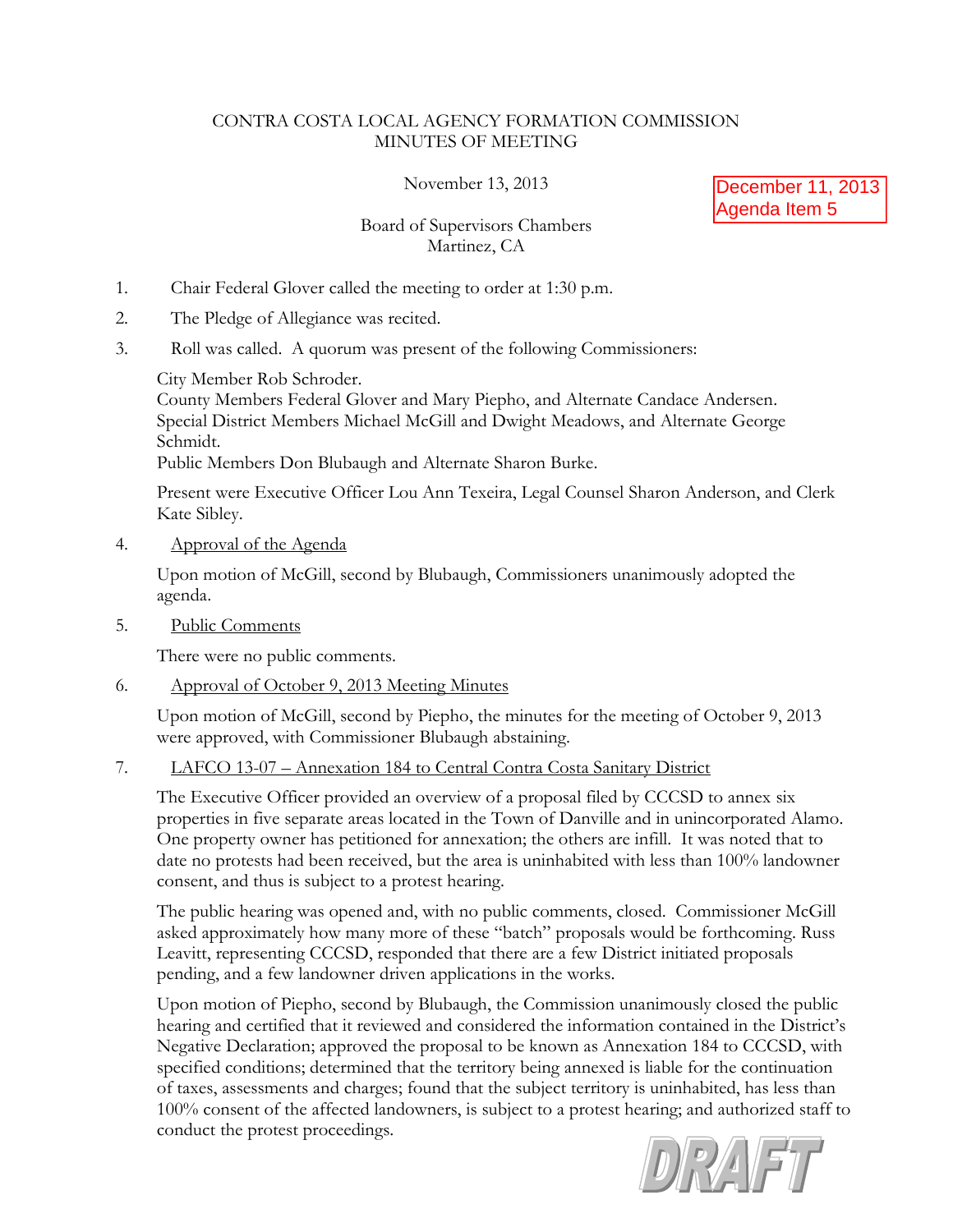### 8. Northeast Antioch Update

The Executive Officer reported that the Board of Supervisors approved a tax sharing agreement with the City of Antioch on Tuesday, November 12.

Victor Carniglia, representing the City of Antioch, reported that it is a happy day, thanks to Supervisor Glover and County staff. The County-approved agreement will now go to the Antioch City Council on November 26.

Mr. Carniglia also reported that the City is working with PG&E to secure indemnification from that agency for the City, which will in turn indemnify LAFCO. He looks forward to the Area 1 and Area 2b applications coming forward to LAFCO at the January 8, 2014 meeting.

Chair Glover thanked City and County staff for their work. Commissioner Meadows commented on the protracted timeframe.

Upon motion of McGill, second by Piepho, Commissioners accepted the report.

### 9. Policies and Procedures Update

Commissioner Burke presented a brief report.

The committee has updated the *Membership* (1.2) and *Rules and Procedures* (1.4) sections. Commissioner McGill suggested that the section pertaining to ethics training be modified to *require* that all Commissioners, including Public Members, receive ethics training. Other Commissioners were in agreement.

Commissioner Andersen suggested that, in the *Membership* section, the subsection about City Members should reference the Contra Costa County Mayors' Conference as the City Selection Committee.

Commissioner Piepho commented on the availability of ethics training.

Upon motion of Blubaugh, second by Piepho, Commissioners unanimously approved the updated policies with the suggested changes to ethics training and city membership.

#### 10. CALAFCO Regional Forums

The Executive Officer presented a letter from Ventura LAFCo suggesting that LAFCOs enhance their educational and networking opportunities through regional forums. They suggest hosting a pilot regional meeting in the Coastal region; and if there is interest, perhaps hosting a regional meeting on an annual basis.

Commissioner McGill, reporting on the discussion of this idea at the CALAFCO Board meeting on November 8, stated that there was general interest in encouraging all regions to hold such forums. The southern region already does this, but their counties are geographically closer together. The Board, however, does not want this to become a new responsibility for CALAFCO.

Commissioner McGill suggested that perhaps Alameda and Contra Costa LAFCos could host the first such forum for the coastal region, perhaps focusing on Plan Bay Area. Commissioners agreed that they would be amenable to trying this.

#### 11. 2014 LAFCO Meeting Schedule

The Executive Officer presented the 2014 meeting schedule, noting that there were no exceptions to the regular schedule for the coming year.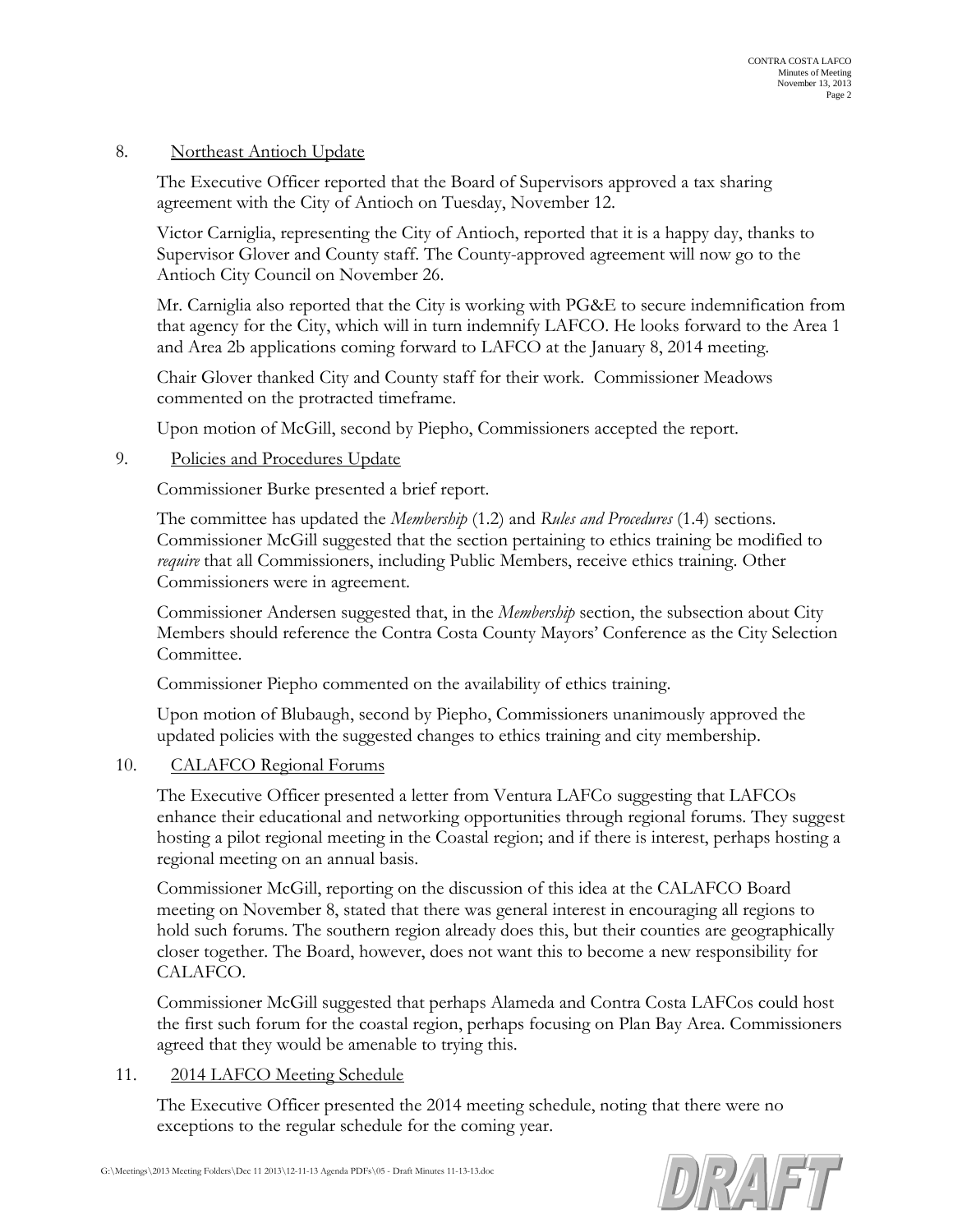Upon motion of Blubaugh, second by Piepho, Commissioners unanimously approved the 2014 LAFCO meeting schedule as presented.

12. Response to Contra Costa County Grand Jury following up on Report No. 1105 "Ethics & Transparency Issues in Contra Costa County"

The Executive Officer reviewed the Contra Costa County Grand Jury Report No. 1105, entitled *"Ethics & Transparency Issues in Contra Costa County"* and presented a draft response to the request for an update.

Staff pointed out that the draft letter would need to be modified as a result of the changes made in the updated Rules and Procedures policy.

Upon motion of McGill, second by Blubaugh, Commissioners approved the response to the Contra Costa Grand Jury with the changes indicated, and directed LAFCO staff to send the response by November 19, 2013.

13. Authorization to Request the County Auditor-Controller to Collect Funds for Late Payment from the Rollingwood-Wilart Park Recreation & Park District (RWPRPD)

The Executive Officer reported that all agencies' annual payments to LAFCO's budget have been paid for Fiscal Year 2013-14 except from the RWPRPD, which owes \$16.58. The District has been unresponsive to the Auditor-Controller's letters, and the Government Code allows LAFCO to utilize an alternative method for collecting payment from the agency's property tax.

Commissioners discussed the amount of staff time expended on this situation, and expressed concern about the efficacy of the RWPRPD.

Commissioner Meadows encouraged the Commission to take a hard look at districts in the second round Municipal Service Reviews.

Upon motion of Piepho, second by Schroder, Commissioners unanimously authorized the Executive Officer to request the County Auditor to collect funds in the amount of \$16.58 from the RWPRPD from the District's share of property tax pursuant to Gov. Code §56381(c).

## 14. CALAFCO 2013 Legislative Wrap-up

The Executive Officer presented a year-end summary of LAFCO-related legislation. Most notably, the island annexation bill passed, which deletes the Jan 1, 2014 sunset date for annexing small islands to cities using the streamlined process. In addition, the annual CALAFCO omnibus bill passed, which makes technical corrections to the CKH.

Also, the CALAFCO Legislative Committee will hold its kick-off meeting via conference call on Nov 25. Commissioner McGill and the Executive Officer were reappointed to the Legislative Committee by the CALAFCO Board.

Commissioner McGill added that he is now an at-large member of the Legislative Committee, and he is one of six board members on that committee. The next meetings will be on November 25 and December 6; if Commissioners are interested in bringing forward any issues, let him know. He suggested that committee members seek out freshmen legislators to cultivate relationships.

## 15. Correspondence from CCCERA

There were no comments on this correspondence.